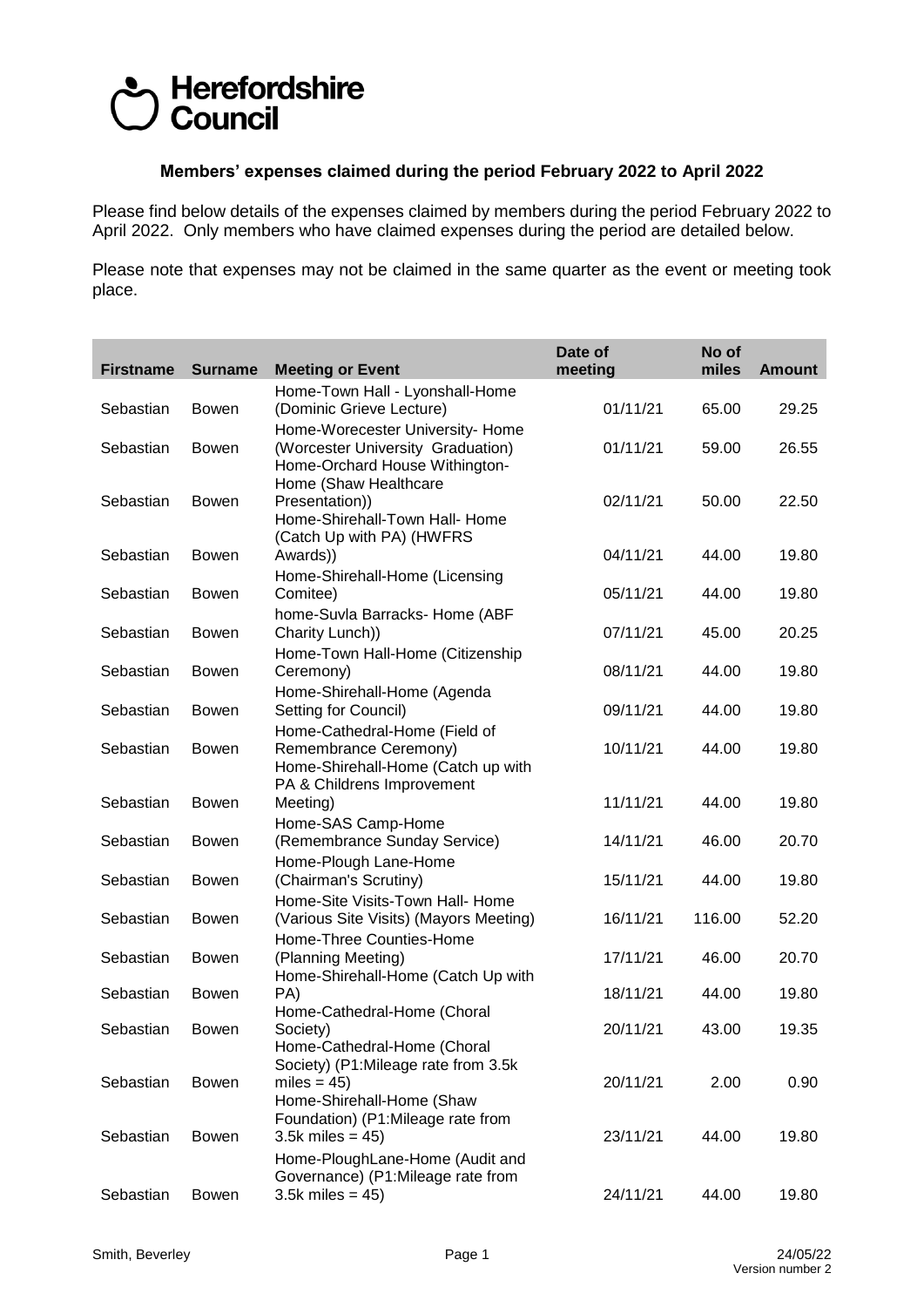| Sebastian | <b>Bowen</b> | Home-Shirehall-Home (Catch Up with<br>PA (P1:Mileage rate from 3.5k miles $=$<br>45)                                                       | 25/11/21 | 44.00 | 19.80 |
|-----------|--------------|--------------------------------------------------------------------------------------------------------------------------------------------|----------|-------|-------|
| Sebastian | <b>Bowen</b> | Home-Cathedral-Ledbury Nursing<br>home-Home (London Bridge) (Shaw<br>Healthcare Presentation) (P1:Mileage<br>rate from 3.5k miles $= 45$ ) | 26/11/21 | 70.00 | 31.50 |
|           |              | Home-Trainstation-Home (Guards                                                                                                             |          |       |       |
| Sebastian | Bowen        | Chapel for Hereford Cathedral Trust)<br>(P1:Mileage rate from 3.5k miles = 45)                                                             | 30/11/21 | 42.00 | 18.90 |
| Sebastian | <b>Bowen</b> | Car Parking at Hereford Train Station<br>(guards Chapel Service in London)<br>Home-Shirehall-Home (Parkinsons                              | 01/12/21 | 0.00  | 5.00  |
| Sebastian | <b>Bowen</b> | Charity Donation Hand over)                                                                                                                | 01/12/21 | 44.00 | 19.80 |
| Sebastian | <b>Bowen</b> | Home-Shirehall-Home (Civic Liaison<br>Officer Catch Up)<br>Home-Holy Trinity Church<br>Whitecross-Home (Autumn Youth                       | 02/12/21 | 44.00 | 19.80 |
| Sebastian | <b>Bowen</b> | Orchestra)                                                                                                                                 | 04/12/21 | 42.00 | 18.90 |
| Sebastian | <b>Bowen</b> | Home-Kingsland Church- Home (Re<br>opening of the Kingsland Church)<br>Home-Town Hall-Home (Mayors                                         | 05/12/21 | 18.00 | 8.10  |
| Sebastian | <b>Bowen</b> | Meeting)                                                                                                                                   | 07/12/21 | 44.00 | 19.80 |
| Sebastian | <b>Bowen</b> | Home-Shaw Care Home Froome-<br>Home (Thank you Presentation)                                                                               | 09/12/21 | 38.00 | 17.10 |
| Sebastian | <b>Bowen</b> | Home-Hereford Cathedral School-<br>Home (Head Master Meeting)                                                                              | 10/12/21 | 44.00 | 19.80 |
| Sebastian | <b>Bowen</b> | Home-Leominster Market-Home<br>(Victorian Market event)<br>Home-st Martins Church-Home                                                     | 11/12/21 | 20.00 | 9.00  |
| Sebastian | <b>Bowen</b> | (Carole Service for St Johns<br>Ambulance)                                                                                                 | 11/12/21 | 46.00 | 20.70 |
| Sebastian | <b>Bowen</b> | Home-Town Hall- Home (Citizenship<br>Ceremony)                                                                                             | 13/12/21 | 44.00 | 19.80 |
| Sebastian | <b>Bowen</b> | Home- Hereford Cathedral- Home<br>(ABF Christmas Concert)<br>Home-Shirehall-Home (CLO Catch                                                | 14/12/21 | 45.00 | 20.25 |
| Sebastian | <b>Bowen</b> | Up)                                                                                                                                        | 16/12/21 | 44.00 | 19.80 |
| Sebastian | <b>Bowen</b> | Home-Shirehall-Home (Leader & CEX<br>Catch Up)                                                                                             | 21/12/21 | 44.00 | 19.80 |
| Sebastian | <b>Bowen</b> | Home-Shirehall- Home (council<br>Agenda Setting)                                                                                           | 10/01/22 | 44.00 | 19.80 |
| Sebastian | <b>Bowen</b> | Home-Shirehall-Home (Citizenship<br>Ceremony)<br>Home-Museum Resource and                                                                  | 10/01/22 | 44.00 | 19.80 |
| Sebastian | <b>Bowen</b> | Learning Centre Friar Street- Home<br>(Visit MRLC)                                                                                         | 12/01/22 | 44.00 | 19.80 |
| Sebastian | <b>Bowen</b> | Home-Ledbury Cemetery- Home<br>(Queen Green Canopy Tree Planting)                                                                          | 13/01/22 | 60.00 | 27.00 |
| Sebastian | <b>Bowen</b> | Home-Shirehall-Home (Civic Liaison<br>Officer Catch Up)                                                                                    | 13/01/22 | 44.00 | 19.80 |
| Sebastian | <b>Bowen</b> | Home-Shirehall-Home (Public Health<br>Briefing)                                                                                            | 17/01/22 | 43.00 | 19.35 |
| Sebastian | Bowen        | Home-Shirehall-Home (Childrens<br><b>Briefing Update)</b>                                                                                  | 18/01/22 | 44.00 | 19.80 |
|           |              |                                                                                                                                            |          |       |       |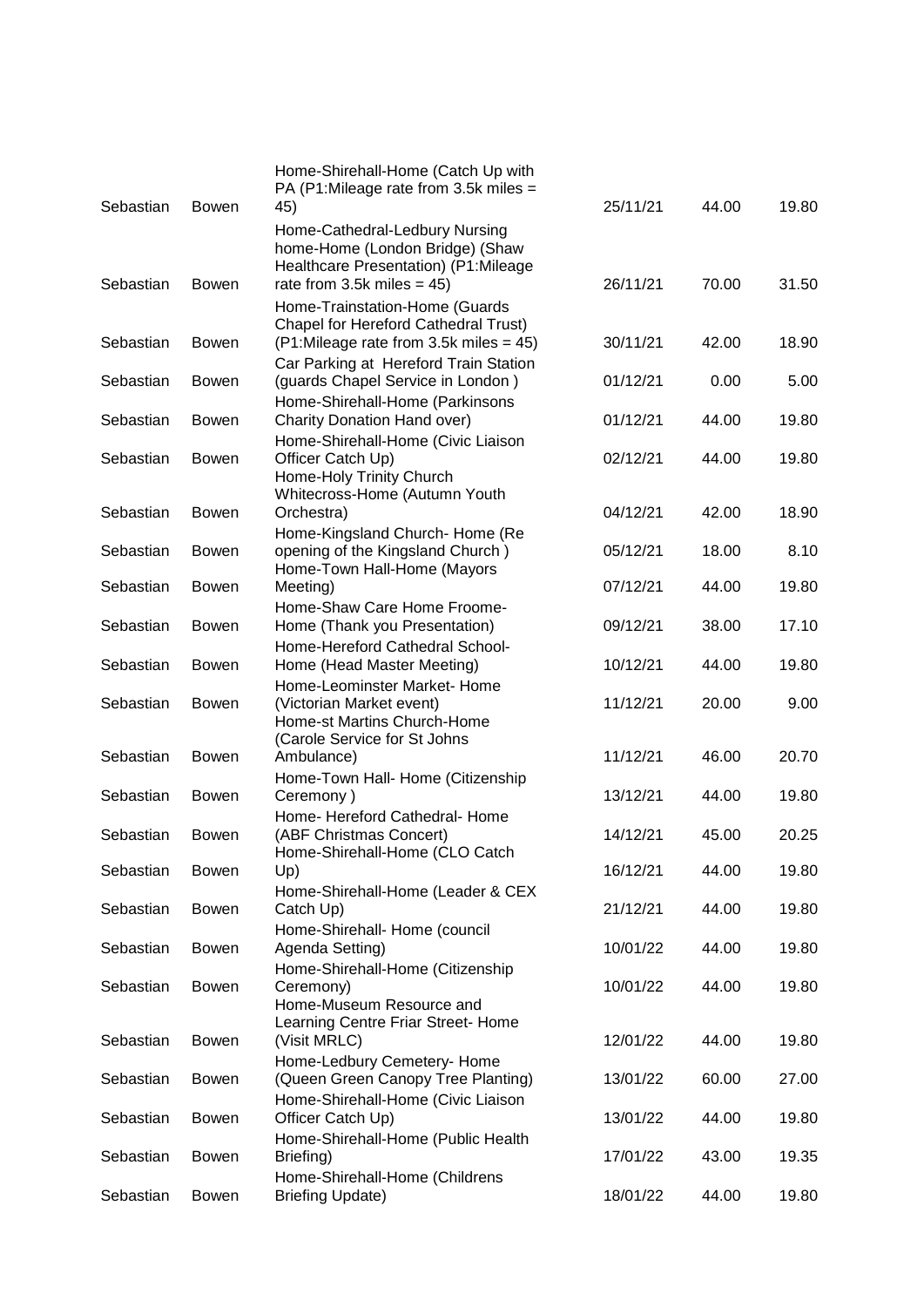| Sebastian | <b>Bowen</b> | Home-Shirehall-Home (Civic Liaison<br>Officer Catch up)                                                        | 20/01/22 | 43.00 | 19.35 |
|-----------|--------------|----------------------------------------------------------------------------------------------------------------|----------|-------|-------|
| Sebastian | <b>Bowen</b> | Home-Shirehall-Home (Veterans<br><b>Support Armed Forces Covenant)</b>                                         | 24/01/22 | 44.00 | 19.80 |
| Sebastian | <b>Bowen</b> | Home - Plough - Shirehall - Home<br>(Audit and Governance Scrutiny &<br>Mayors Meeting)                        | 25/01/22 | 45.00 | 20.25 |
| Sebastian | <b>Bowen</b> | Home-Plough- Home (Shaw<br>Foundation Meeting with CEX)                                                        | 25/01/22 | 44.00 | 19.80 |
| Sebastian | Bowen        | Home-Plough- Home (General<br>Scrutiny)                                                                        | 27/01/22 | 44.00 | 19.80 |
| Sebastian | <b>Bowen</b> | Home-Three Countie Hotel- Home<br>(full Council)                                                               | 28/01/22 | 44.00 | 19.80 |
| Sebastian | <b>Bowen</b> | Home-Shirehall-Home (Civic Liaison<br>Officer Catch Up)                                                        | 02/02/22 | 44.00 | 19.80 |
| Sebastian | Bowen        | Home-Hereford Cathedral- Home<br>(Festal Evensong Queens Jubilee)                                              | 06/02/22 | 18.00 | 8.10  |
| Sebastian | <b>Bowen</b> | Home-Hereford Cathedral- Home<br>(Festal Evensong Queens Jubilee)<br>$(P1:$ Mileage rate from 3.5k miles = 45) | 06/02/22 | 27.00 | 12.15 |
| Sebastian | <b>Bowen</b> | Home-Shirehall-Home (Chairman's<br>Briefing) (P1: Mileage rate from 3.5k<br>miles = $45$ )                     | 08/02/22 | 44.00 | 19.80 |
| Sebastian | <b>Bowen</b> | Home-Kingsland-Stoke Prior- Home<br>(Planning Site Visit) (P1: Mileage rate<br>from 3.5k miles $=$ 45)         | 08/02/22 | 33.00 | 16.50 |
| Sebastian | <b>Bowen</b> | Home- Three Counties- Home<br>(Planning Comitee) (P1: Mileage rate<br>from 3.5k miles = $45$ )                 | 09/02/22 | 46.00 | 20.70 |
| Sebastian | <b>Bowen</b> | Home-Shire hall-Home (Chairman's<br>Briefing ) (P1: Mileage rate from 3.5k<br>miles = $45$ )                   | 10/02/22 | 44.00 | 19.80 |
| Sebastian | Bowen        | Home-Three Counties-Home (Full<br>Council) (P1:Mileage rate from 3.5k<br>miles = $45$ )                        | 11/02/22 | 46.00 | 20.70 |
| Sebastian | <b>Bowen</b> | Home-Shirehall-Home (Citizenship<br>Ceremony) (P1: Mileage rate from 3.5k<br>miles = $45$ )                    | 14/02/22 | 44.00 | 19.80 |
| Sebastian | Bowen        | Home-Shirehall-Home (Full Council<br>Agenda Setting) (P1: Mileage rate<br>from 3.5k miles $= 45$ )             | 15/02/22 | 44.00 | 19.80 |
| Sebastian | Bowen        | Home-Shirehall-Home (Civic Liaison<br>Officer Catch Up) (P1:Mileage rate<br>from 3.5k miles $=$ 45)            | 17/02/22 | 44.00 | 19.80 |
|           |              | Home -Shaw Ledbury Nursing Home<br>Market Street-Home (Presentation<br>and Speech Giving) (P1:Mileage rate     |          |       |       |
| Sebastian | Bowen        | from 3.5k miles $=$ 45)<br>Home-Hereford Cathedral- Home                                                       | 21/02/22 | 64.00 | 28.80 |
| Sebastian | Bowen        | (Dean of Hereford Visit) (P1:Mileage<br>rate from 3.5k miles $= 45$ )                                          | 23/02/22 | 44.00 | 19.80 |
| Sebastian | Bowen        | Home-Eastnor Castle-Home (County<br>Food Trust Launch) (P1: Mileage rate<br>from 3.5k miles = $45$ )           | 24/02/22 | 66.00 | 29.70 |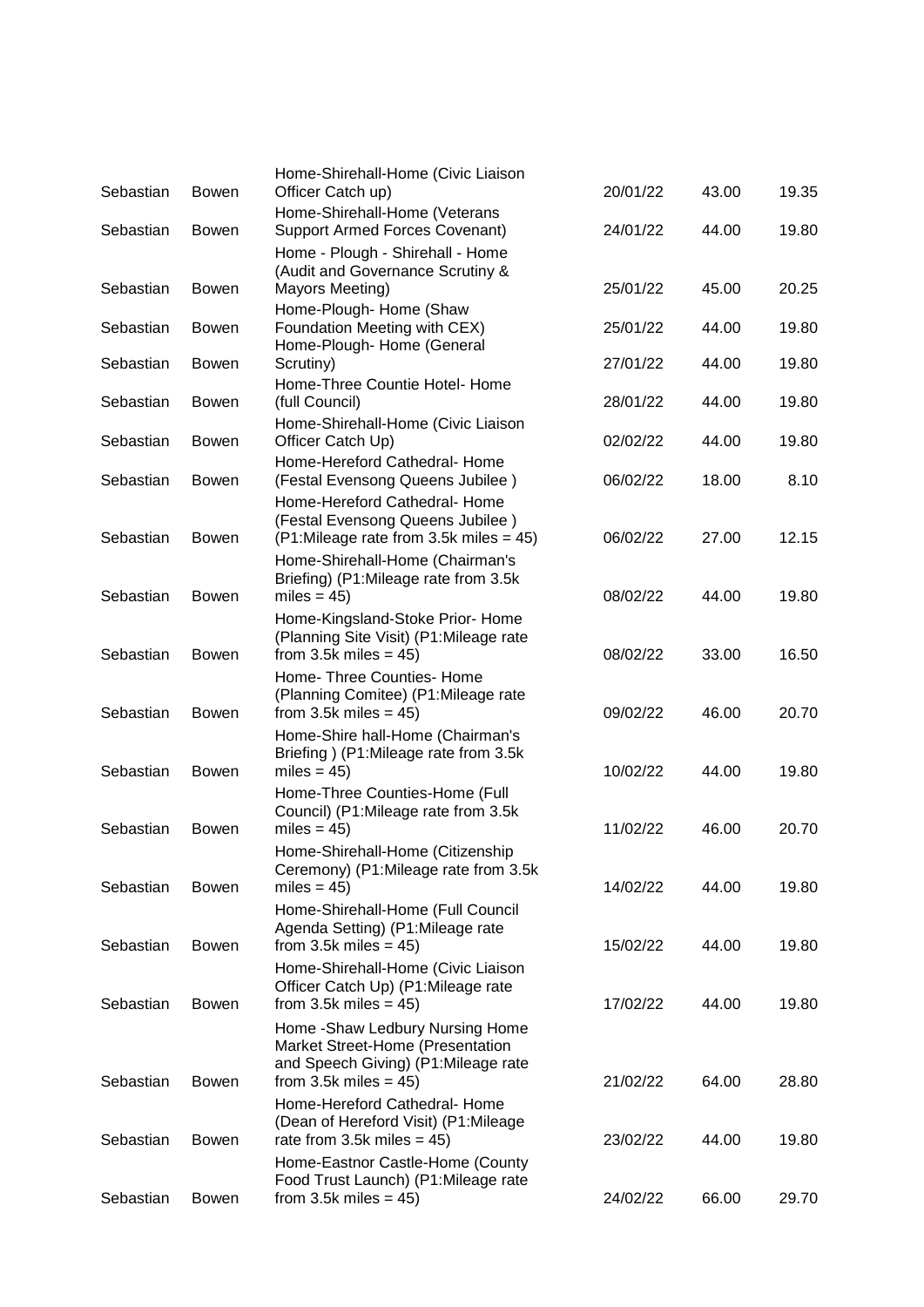| Sebastian      | <b>Bowen</b>             | Home-Shirehall-Home (Civic Liaison<br>Catch Up) (P1: Mileage rate from 3.5k<br>miles = $45$ )                                            | 25/02/22             | 44.00          | 19.80          |
|----------------|--------------------------|------------------------------------------------------------------------------------------------------------------------------------------|----------------------|----------------|----------------|
|                |                          | Home-National Blind College- Home<br>(Royal British Legion AGM)                                                                          |                      |                |                |
| Sebastian      | <b>Bowen</b>             | $(P1:Mileage rate from 3.5k miles = 45)$<br>Home-Shirehall-Home (Three Choirs                                                            | 26/02/22             | 42.00          | 18.90          |
| Sebastian      | <b>Bowen</b>             | Planning Meeting with Rachel Hall)<br>Home-Shirehall-Home (PA Catch Up                                                                   | 01/03/22             | 44.00          | 19.80          |
| Sebastian      | <b>Bowen</b>             | & Full Council Chairman's Briefing)<br>Home-Three Counties-Home (Full                                                                    | 03/03/22             | 44.00          | 19.80          |
| Sebastian      | <b>Bowen</b>             | Council)<br>Home-Shirehall-Home (Lord-                                                                                                   | 04/03/22             | 46.00          | 20.70          |
| Sebastian      | <b>Bowen</b>             | Lieutenants Cadet Awards)<br>Home--Holmer Road-Home (Queens                                                                              | 07/03/22             | 44.00          | 19.80          |
| Sebastian      | <b>Bowen</b>             | Green Canopy Tree Planting)                                                                                                              | 09/03/22             | 44.00          | 19.80          |
| Sebastian      | <b>Bowen</b>             | Home-Ledbury Town Council- Home<br>(Ledbury Big Breakfast)                                                                               | 11/03/22             | 66.00          | 29.70          |
| Sebastian      | <b>Bowen</b>             | Home-Shirehall-Home (Citizenship<br>Ceremony)                                                                                            | 14/03/22             | 44.00          | 19.80          |
| Sebastian      | <b>Bowen</b>             | Home-Planning Site Visit/ Multiple<br>Locations- Home (Planning Site Visit)                                                              | 15/03/22             | 71.00          | 35.50          |
| Sebastian      | Bowen                    | Home-Three Counties Hotel-Home<br>(Planning Meeting)                                                                                     | 16/03/22             | 46.00          | 20.70          |
| Sebastian      | <b>Bowen</b>             | Home-Shirehall-Home (PA Catch up)<br>Home-Town Hall-Home (Parkinson's                                                                    | 17/03/22             | 44.00          | 19.80          |
| Sebastian      | <b>Bowen</b>             | AGM)<br>Home-Plough Lane-Home (General                                                                                                   | 18/03/22             | 44.00          | 19.80          |
| Sebastian      | <b>Bowen</b>             | Scruitiny)<br>Home-Shirehall-Home (Queens                                                                                                | 21/03/22             | 44.00          | 19.80          |
| Sebastian      | <b>Bowen</b>             | Green Canopy Planning Meeting)<br>Home-Shirehall-Home (Three                                                                             | 22/03/22             | 44.00          | 19.80          |
| Sebastian      | <b>Bowen</b>             | <b>Counties Meeting)</b>                                                                                                                 | 23/03/22             | 44.00          | 19.80          |
| Sebastian      | <b>Bowen</b>             | Home-Shirehall-Home (PA Catch Up)                                                                                                        | 24/03/22             | 44.00          | 19.80          |
| Sebastian      | Bowen                    | Home-Town Hall-Home (Three Choirs<br>Presentation)                                                                                       | 24/03/22             | 44.00          | 19.80          |
| Sebastian      | <b>Bowen</b>             | Home-Courtyard-Home (Spring<br>Hereford Youth Orchestra concert)<br>Home-Shirehall-Home (Shire hall<br>update with Sarah Jowett and Andy | 29/03/22             | 42.00          | 18.90          |
| Sebastian      | <b>Bowen</b>             | Husbands)<br>Home to work and return (mandatory                                                                                          | 31/03/22             | 44.00          | 19.80          |
| Clare          | Davies                   | training Adult safe guarding and<br>managing information)                                                                                | 31/03/22             | 29.00          | 13.05          |
| Clare          | Davies                   | Home to work and return. Mandatory<br>training (roles and responsibilities and<br>equality)                                              | 28/03/22             | 29.00          | 13.05          |
| Carole         | Gandy                    | Full Council Home to Three Counties<br>Hotel and return Home                                                                             | 04/03/22             | 40.00          | 18.00          |
| Carole         | Gandy                    | <b>Full Council Home to Three Counties</b><br>Hotel and return Home                                                                      | 04/03/22             | 40.00          | 18.00          |
| Carole<br>John | Gandy<br><b>Hardwick</b> | Adult Scrutiny Home to Plough Lane<br>and return Home<br>Planning site visits as per agenda                                              | 07/03/22<br>08/02/22 | 38.00<br>52.00 | 17.10<br>23.40 |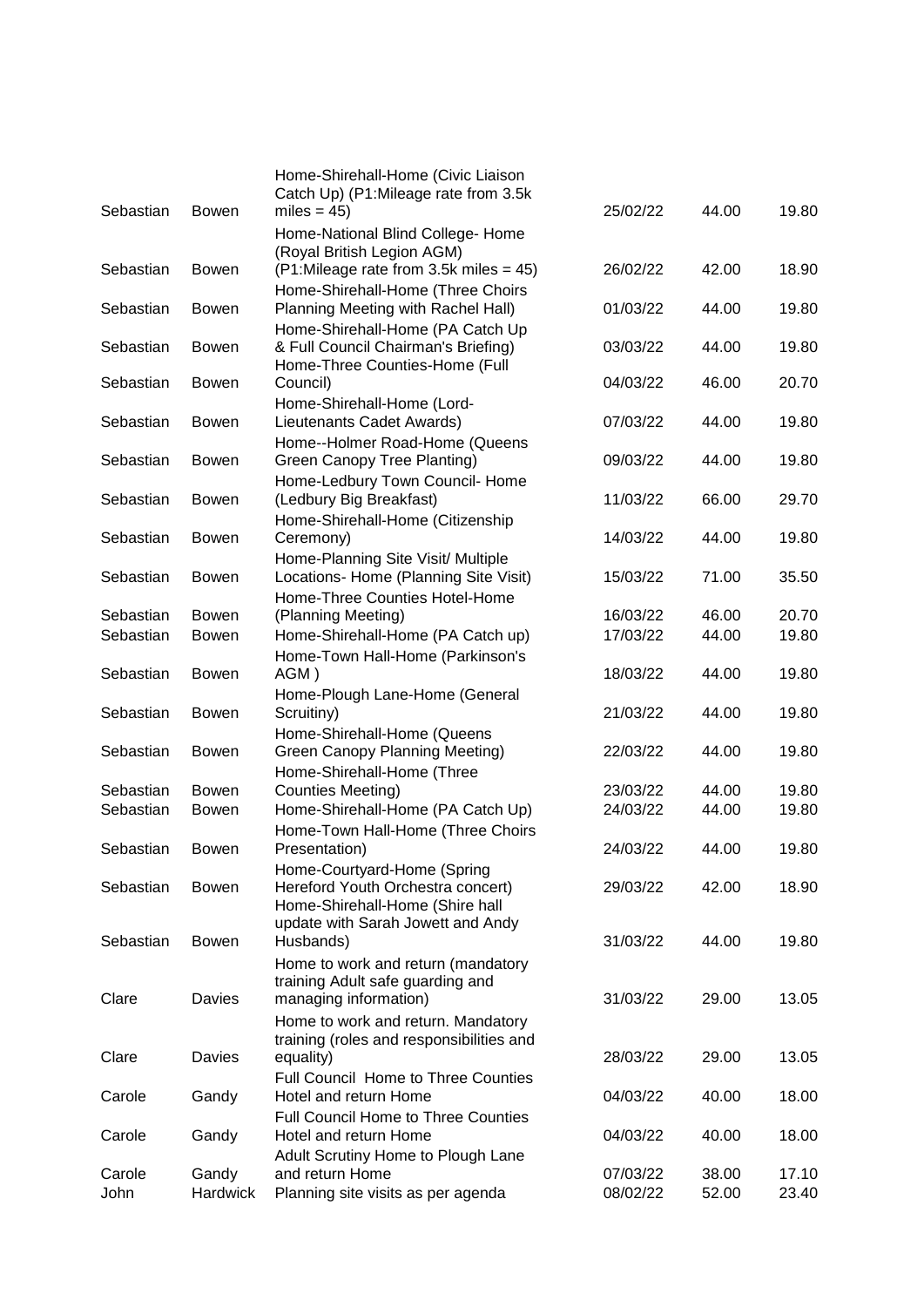|          |                 | <b>Planning Committee - 3 Counties</b>                                                                                                                                       |          |        |                |
|----------|-----------------|------------------------------------------------------------------------------------------------------------------------------------------------------------------------------|----------|--------|----------------|
| John     | Hardwick        | Hotel return<br>Council Meeting - 3 Counties Hotel                                                                                                                           | 09/02/22 | 16.00  | 7.20           |
| John     | <b>Hardwick</b> | return                                                                                                                                                                       | 11/02/22 | 16.00  | 7.20           |
|          |                 | Planning Committee - 3 Counties                                                                                                                                              |          |        |                |
| John     | <b>Hardwick</b> | Hotel return                                                                                                                                                                 | 16/03/22 | 16.00  | 7.20           |
| John     | <b>Hardwick</b> | Planning site visits as per agenda                                                                                                                                           | 15/03/22 | 31.00  | 13.95          |
|          |                 | Cabinet meeting with Powys CC (Cllr<br>Hitchiner passenger) - Llandridnodd                                                                                                   |          |        |                |
| John     | <b>Hardwick</b> | Wells return                                                                                                                                                                 | 17/02/22 | 96.00  | 48.00          |
| Phillip  | Howells         | To chair the CYP Scrutiny Committee<br>from Ross-on-Wye to Plough Lane<br>Hereford and back                                                                                  | 11/01/22 | 32.00  | 14.40          |
|          |                 | To council meeting - Ross-on-Wye to                                                                                                                                          |          |        |                |
| Phillip  | Howells         | <b>Three Counties Hotel</b><br>CYP scrutiny committee co-optee<br>applicants interviews Ross-on-Wye to<br>Plough Lane (normal roads both<br>closed so had to detour via Much | 11/02/22 | 30.00  | 13.50          |
| Phillip  | Howells         | Marcle)                                                                                                                                                                      | 21/02/22 | 47.00  | 21.15          |
|          |                 | To chair CYP scrutiny committee<br>Ross-on-Wye to Plough Lane (normal<br>roads both closed so had to detour via                                                              |          |        |                |
| Phillip  | Howells         | Much Marcle)                                                                                                                                                                 | 22/02/22 | 47.00  | 21.15          |
| Phillip  | Howells         | <b>Corporate Parenting Panel meeting</b><br>Ross-on-Wye to Plough Lane<br>Council meeting Ross-on-Wye to                                                                     | 02/03/22 | 32.00  | 14.40          |
| Phillip  | Howells         | <b>Three Counties Hotel</b>                                                                                                                                                  | 04/03/22 | 30.00  | 13.50          |
| Phillip  | Howells         | CYP scrutiny committee work<br>planning meeting with Vice Chair<br>Ross-on-Wye to Plough Lane                                                                                | 09/03/22 | 32.00  | 14.40          |
| Phillip  | Howells         | Meeting with CYP scrutiny committee<br>chair and vice chair with LGA mentor<br>as per support agreement with the<br>LGA, Ross-on-Wye to Plough Lane                          | 21/03/22 | 32.00  | 14.40          |
| Phillip  | Howells         | To chair CYP scrutiny committee,                                                                                                                                             | 22/03/22 | 32.00  |                |
| Jonathan | Lester          | Ross-on-Wye to Plough Lane<br><b>Scrutiny Plough Lane</b>                                                                                                                    | 27/01/22 | 29.00  | 14.40<br>13.05 |
| Jonathan | Lester          | Council                                                                                                                                                                      | 28/01/22 | 31.00  | 13.95          |
| Jonathan | Lester          | Council                                                                                                                                                                      | 11/02/22 | 31.00  | 13.95          |
| Jonathan | Lester          | Council                                                                                                                                                                      | 04/03/22 | 31.00  | 13.95          |
| Jonathan | Lester          | <b>Scrutiny Plough Lane</b>                                                                                                                                                  | 21/03/22 | 29.00  | 13.05          |
| Trish    | Marsh           | Adult Scrutiny at Plough return                                                                                                                                              | 06/09/21 | 26.00  | 11.70          |
| Trish    | Marsh           | Employment panel plough lane                                                                                                                                                 | 19/11/21 | 26.00  | 11.70          |
| Trish    | Marsh           | Employment panel Plough Lane                                                                                                                                                 | 24/11/21 | 26.00  | 11.70          |
| Trish    | Marsh           | Pension committee County hall Worcs                                                                                                                                          | 08/12/21 | 60.00  | 27.00          |
|          |                 | Pensions committee county hall                                                                                                                                               |          |        |                |
| Trish    | Marsh           | Worcester                                                                                                                                                                    | 02/02/22 | 60.00  | 27.00          |
| Trish    | Marsh           | <b>Adult Scrutiny Plough</b>                                                                                                                                                 | 07/03/22 | 26.00  | 11.70          |
| Trish    | Marsh           | Full council Three counties                                                                                                                                                  | 08/03/22 | 28.00  | 12.60          |
| Trish    | Marsh           | Pensions committee county hall worcs<br>H to County Hall &R Worcs Pen                                                                                                        | 23/03/22 | 60.00  | 27.00          |
| Roger    | Phillips        | Comm                                                                                                                                                                         | 23/03/22 | 82.00  | 36.90          |
| Roger    | Phillips        | h to Kingham &R Rural Servives<br><b>Network</b>                                                                                                                             | 21/03/22 | 146.00 | 65.70          |